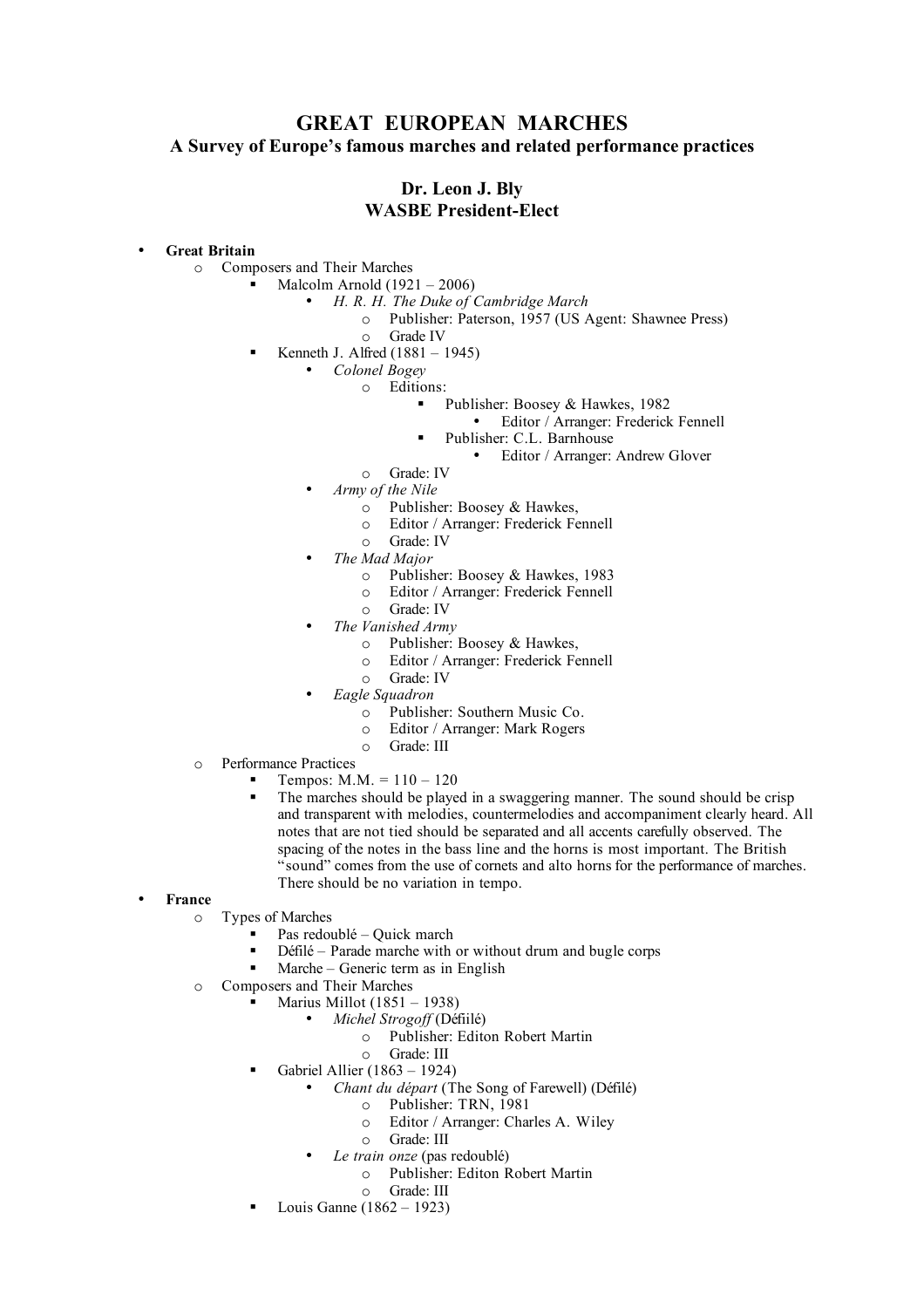- *Marche Lorraine*
	- o Editions:
		- Publisher: Carl Fischer, 1981
			- Editor / Arranger: Frederick Fennell
		- Publisher: Boosey & Hawkes
		- **Publisher: Alphonse Leduc**
		- Publisher: Harold Gore Publishing Co.
			- Editor / Arranger: Harold Gore
		- Publisher: Molenaar Edition
			- Editor / Arranger: G. Mol
	- o Grade: IV
- *La Père la Victoire* (Father Victory)
	- o Editions :
		- Publisher: Edwin F. Kalmus
			- Publisher: Boosey & Hawkes
- o Grade: III
- Gabriel Parès (1860 1934)
	- *Le Voltigeur* (The Light Infantryman)
		- Editions:
			- **Publisher: Alphonse Leduc** 
				- Publisher: Southern Music Company, 1968
					- Editor / Arranger: Lucien Cailliet
		- o Grade: IV
		- *Le Grognard* (The Veteran)
			- o Editions:
				- Publisher: Alphonse Leduc
					- Publisher: Sam Fox, 1960
						- Editor / Arranger Lucien Cailliet
		- o Grade: IV
	- *Le Bombardier*
		- o Publisher: Edition Robert Martin
	- o Grade: III
- Adolphe Sellenick (1826 1893)
	- *Marche Indienne*
		- o Publisher: Wingert-Jones Music
		- o Editor / Arranger: John R. Bourgeois
	- o Grade: IV
- Francis Popy (1874 1928)
	- *Marche de nuit* (Night March) (Défilé)
		- o Publisher: Edition Robert Martin
			- o Grade: III
	- *Marche de Paris* (Défilé)
		- o Publisher: Edition Robert Martin
		- o Grade: III
		- *Triomphe* (Défilé)
			- o Publisher: Edition Robert Martin
			- o Grade: III
- o Performance Practices
	- **Tempos:**  $M.M. = 116 132$
	- The sound should be bright and transparent with melodies, countermelodies and accompaniment clearly heard. All notes that are not tied should be separated and all accents carefully observed. The spacing of the notes in the bass line and the horns is most important. The overall effect should be that a lightness and urgency without any actual rushing of the tempo. There should be no variation in tempo.

### • **Belgium**

- o Composers and Their Marches
	- **Jean-Valentin Bender** (1801 1873)
		- *Marche du 1er Régiment des Guides*
			- o Publisher: Tierolff Muziekcentrale
			- o Editor / Arranger: Arthur Prévost
			- o Grade: V
		- Pieter Leemans (1897 1980)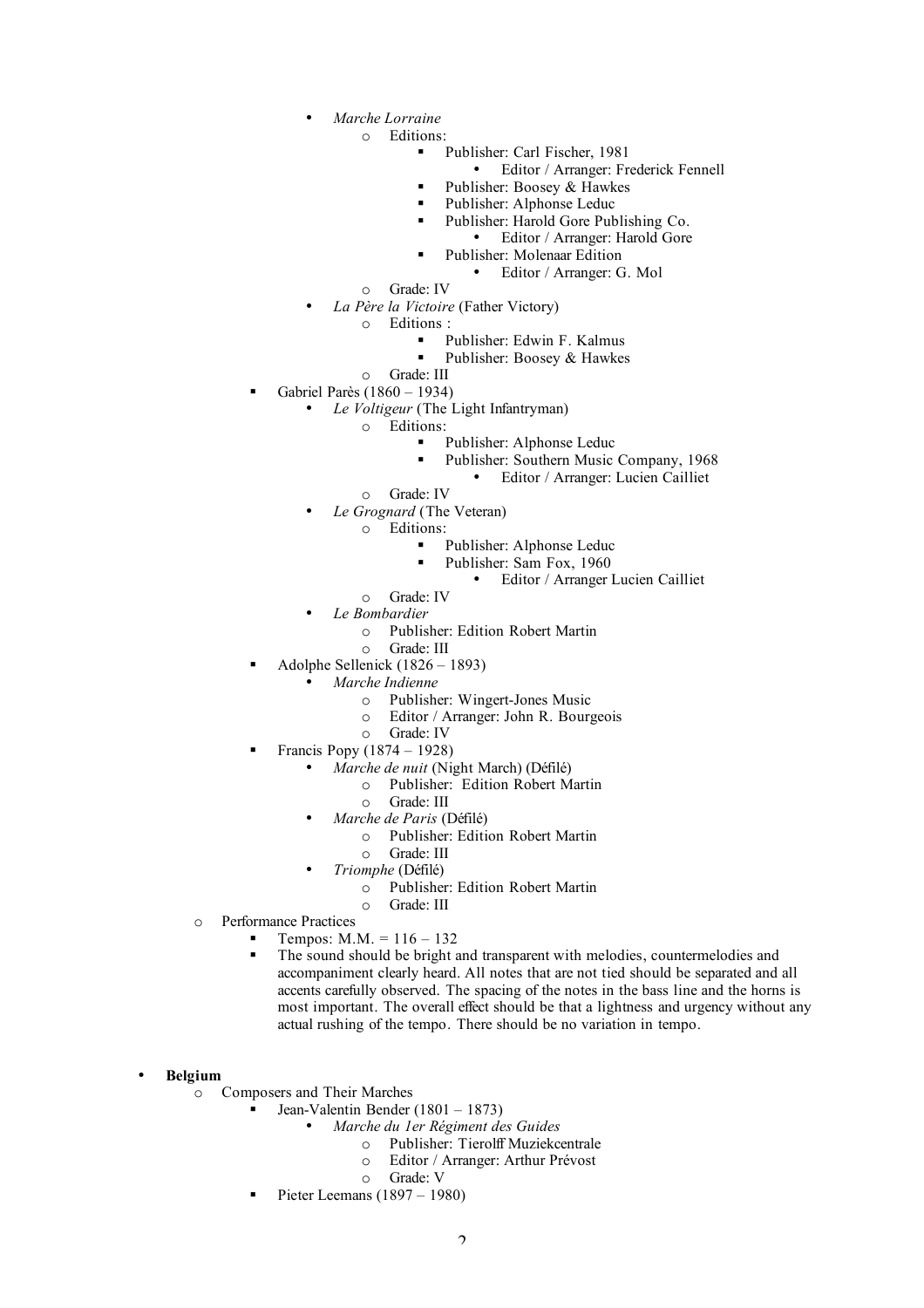- *Marche des parachutistes belges* (March of the Belgian Parachutists)
	- o Publisher: TRN, 1975
	- o Editor / Arranger: Charles Wiley
	- o Grade: IV
- $\blacksquare$  Jean de Smetsky (1885 1954)
	- *La Marcha del Soldadesca Espanol* (March of the Spanish Soldiery)
		- o Publisher: Ludwig Music
		- o Editor / Arranger: Mayhew L. Lake & Paul W. Whear
		- o Grade: III
- o Performance Practices
	- Similar to those for French marches

## • **Luxembourg**

- o Composers and Their Marches
	- Pôl Albrecht (1874 1975)
		- *Patriae Fideles*
			- o Publisher: Heritage Music Press (Out of Print)
			- o Editor / Arranger: Warren Barker
			- o Grade: III
		- Edmund Patzké (1844 1903)
			- *Salut à Luxembourg*
				- o Publisher : Musikverlag Johann Kliment
				- o Editor / Arranger: Hans Kliment
				- o Grade: III
- o Performance practices
	- Similar to those for French marches.

• **Germany**

- o Composers and Their Marches
	- H. L. Blankenburg (1876 1956)
		- *Abschied der Gladiatoren* (Farewell to the Gladiators)
			- o Editions:
				- Publisher: Musikverlag Rundel
					- Editor / Arranger: Siegfried Rundel
				- Publisher: Boosey & Hawkes
				- Publisher: Edwin F. Kalmus
				- **Publisher: Harold Gore Publishing Co.** 
					- Editor / Arranger: Harold Gore
			- o Grade: IV
			- *Action Front*, Op. 62
				- o Editions:
					- Publisher: RBC Publications
						- Editor / Arranger: Timothy Rhea
					- Publisher: Boosey & Hawkes
					- Publisher: Edwin F. Kalmus
					- o Grade: IV
		- *Ernst August Marsch*, Op. 74
			- o Editions:
				- Publisher: TRN Music Publisher
					- Editor / Arranger: Bob Watson
					- Publisher: Molenaar Edition
						- Editor / Arranger: P. J. Molenaar
				- Publisher: Edwin F. Kalmus
			- o Grade: IV
		- *Adlerflug* (Flying Eagle)
			- o Editions:
				- **Publisher: TRN Music Publisher** 
					- Editor / Arranger: Bob Watson
					- Publisher: Boosey & Hawkes
				- Publisher: Harold Gore Publishing Co.
					- Editor / Arranger: Harold Gore
				- Publisher: Obrasso-Verlag
					- Editor / Arranger: Ray Woodfield
				- o Grade: IV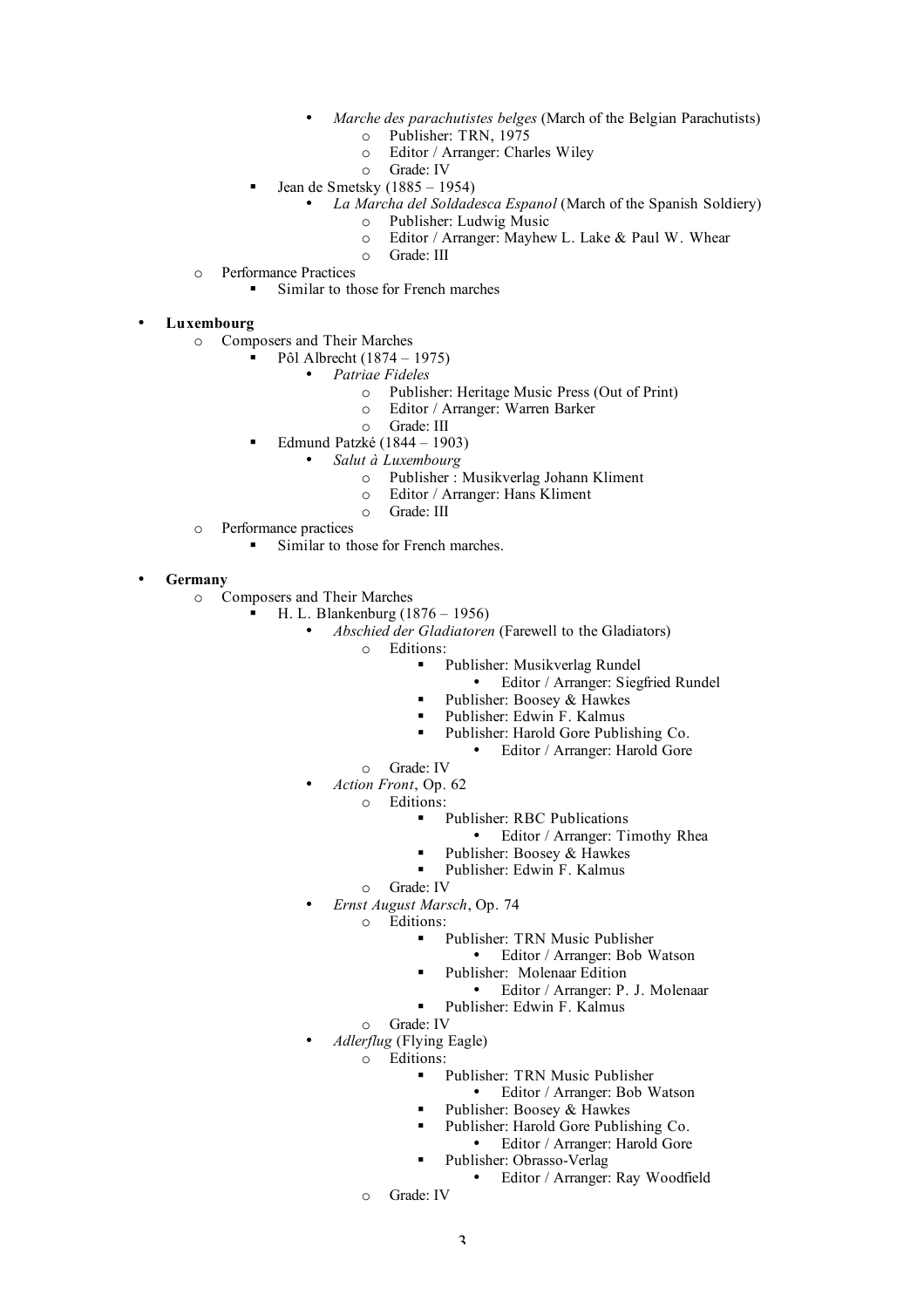- *Mein Regiment* (My Regiment)
	- o Publisher: Musikverlag Rundel
	- o Editor / Arranger: Siegfried Rundel
	- o Grade: IV
- *Unter Kaisers Fahnen* (Under the Kaiser's Banners)
	- o Publisher: Southern Music Co.
		- o Editor / Arranger: Jurrens
	- o Grade: III
- Franz von Blon (1861 1945)
	- *Unter dem Siegesbanner* (Flag of Victory)
		- o Editions:
			- Publisher: TRN Music Publisher
				- Editor / Arranger: Harold Gore
				- Publisher: Edwin F. Kalmus
					- Editor / Arranger: L. P. Laurendeau
			- Publisher: Musikverlag Johann Kliment
				- Editor / Arranger: Hans Kliment
		- o Grade: III
	- *Friedensklänge* (Sounds of Peace)
		- o Publisher: TRN Music Publisher
		- o Editor / Arranger: Charles A. Wiley
		- o Grade III
	- *Die Wacht am Rhein Marsch*
		- o Publisher: TRN Music Publisher
		- o Editor / Arranger: Charles A. Wiley
	- o Grade III
- Paul Lincke (1866 1946)
	- *Berliner Luft*
		- o Publisher: Apollo Verlag
		- o Grade: III
- Georg Meissner
	- *Zum Städtel hinaus* (Leaving town)
		- o Editions:
			- Publisher: Musikverlag Friedrich Mörike
			- Editor / Arranger: Harry Theis
			- Publisher: Molenaar Edition
				- Editor / Arranger: F. Jakma. Sr.
		- o Grade: IV
- Ernst Uebel (1882 1959)
	- *Jubelklänge* (Sounds of Elation)
		- o Editions:
			- Publisher: Musikverlag Rundel
				- Editor / Arranger: Siegfried Rundel
				- Publisher: Obrasso-Verlag
					- Editor / Arranger: Ray Woodfield
				- Publisher: Molenaar Edition, 1985
					- Editor / Arranger: P. J. Molenaar
- Ernst Stieberitz (1877 1945)
	- *Unter dem Gardestern* (Under the Star of the Guards)
		- o Publisher: TRN Music Publisher, 1984
		- o Editor / Arranger: Bob Watson
		- o Grade IV
	- *Die Burg im Osten* (The Castle in the East)
		- o Publisher: Musikverlag Johann Kliment o Grade: V
		- *Am Tannenbergdenkmal* (At the Tannenberg Monument)
			- o Publisher: Musikverlag Johann Kliment o Grade: V
	- Carl Teike (1864 1922)
		- *Alte Kameraden* (Old Comrades)
			- o Editions:
				- Publisher: Wingert-Jones Music
					- Editor / Arranger: John R. Bourgeois
				- Publisher: Bossey & Hawkes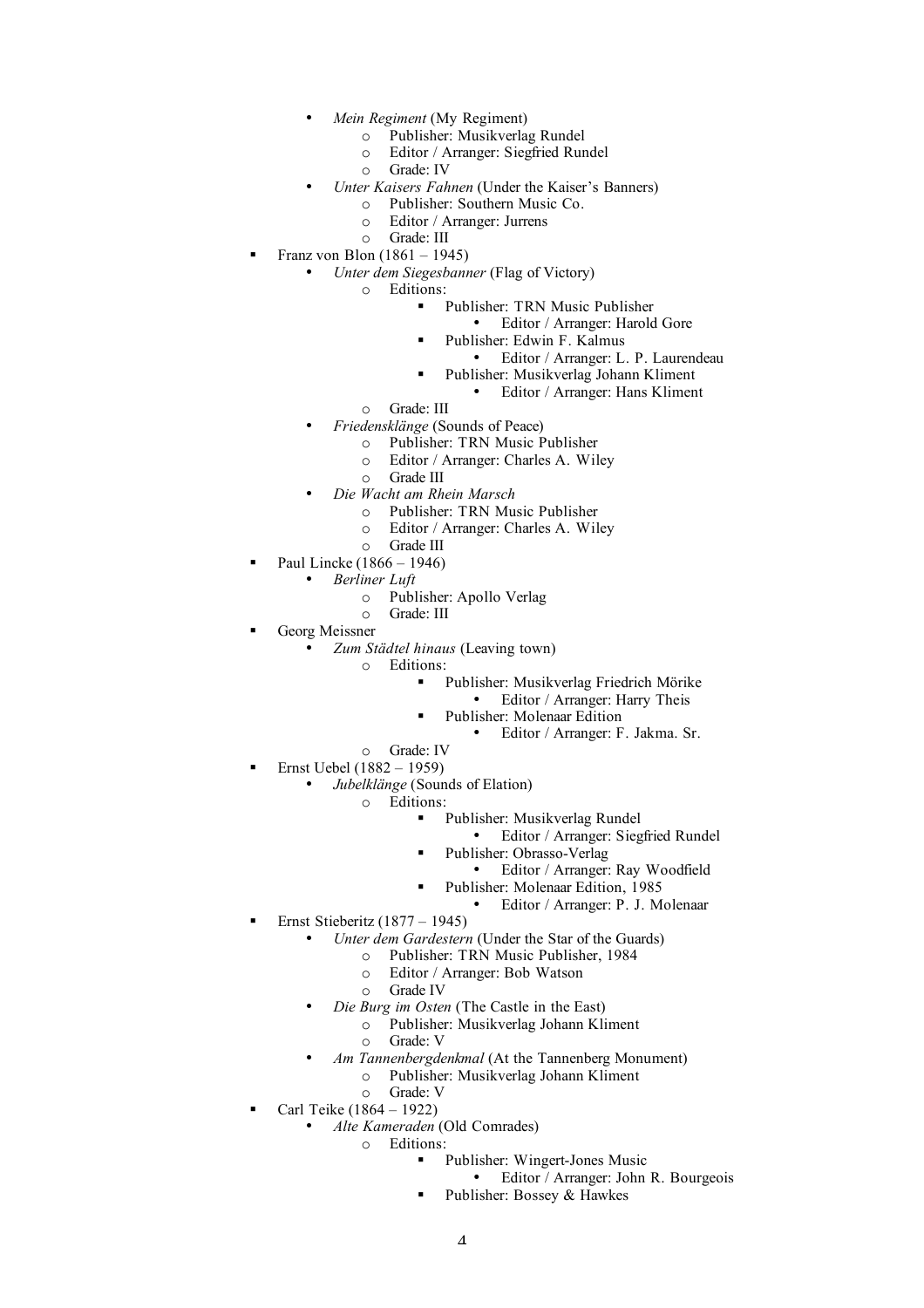- Editor / Arranger: Gore
- Publisher: TRN Music Publisher
- Editor / Arranger: Charles A. Wiley Publisher: Musikverlag Rundel
- 
- Editor / Arranger: Siegfried Rundel
- o Grade IV
- *Graf Zeppelin*
	- o Editions:
		- Publisher: Musikverlag Rundel
			- Editor / Arranger: Siegfried Rundel
		- Publisher: Obrasso-Verlag
			- Editor / Arranger: Ray Woodfield
		- Publisher: Molenaar Edition
			- Editor / Arranger: P. J. Molenaar
		- o Grade: IV
- *In Treue fest* (Steadfast and True)
	- o Editions:
		- Publisher: Musikverlag Rundel
			- Editor / Arranger: Siegmund Goldhammer
		- Publisher: Obrasso-Verlag
			- Editor / Arranger: Ray Woodfield
		- Publsher: Molenaar Edition
			- Editor / Arranger: W. Hauvast
		- Publisher: Harold Gore Publising Co.
			- Editor / Arranger: Harold Gore
		- o Grade: IV
- o Performance Practices
	- Tempos
		- $M.M. = 100 116$  for most German marches
		- The marches by Paul Lincke may be played at  $M.M. = 120$
		- $M.M. = 80$  for slow marches
		- The sound should be dark and heavy but not thick with all notes that are not tied separated and all accents played with weight. The accompanying bass line should always have plenty of weight and be somewhat accented as should all bass melodies. Countermelodies in the baritones/euphoniums should always be clearly heard and often equal to the melodies themselves. The traditional German "sound" comes from the absence of saxophones and the use of flugelhorns and multiple baritones / euphoniums with a definite contrast between the dark and bright brass. There should be no variation in tempo.
- **Austria**
	- o Composers and Their Marches
		- Johann Strauss, Sr. (1804 1849)
			- *Radetzky Marsch*
				- o Editions:
					- Publisher: Concert Music Publications
						- Editor / Arranger: Gerhard Baumann
						- Publisher: Musikverlag Rundel
							- Editor / Arranger: Siegfried Rundel
					- Publisher: Boosey & Hawkes
						- Editor / Arranger: Richardson
					- Publisher: De Haske Publications, 2003
					- Editor / Arranger: Tohru Takahashi
					- Publisher: Musikverlag Johann Kliment, 1932
						- Editor / Arranger: Hans Kliment
						- Publisher: Molenaar Edition
							- Editor / Arranger: S. Tiemersma
				- o Grade: IV
		- Josef Franz Wagner (1856 1908)
			- *Unter dem Doppeladler* (Under the Double Eagle)
				- o Editions:
					- Publisher: Musikverlag Rundel
						- Editor / Arranger: Siegfried Rundel
					- Publisher: C. L. Barnhouse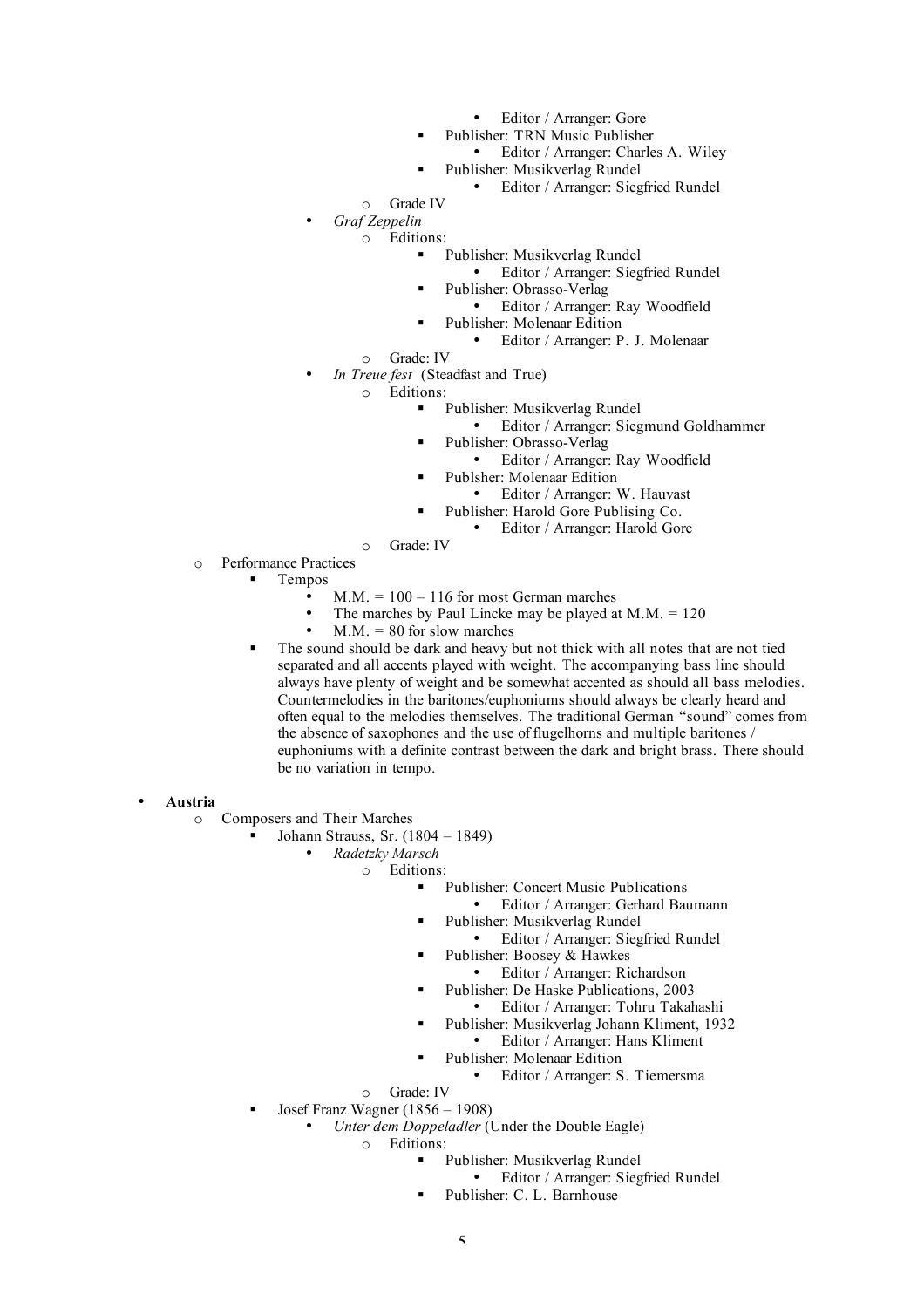- Editor / Arranger: Andrew Glover
- Publisher: Edwin F. Kalmus, 1980
	- Editor / Arranger: L. P. Laurendeau
- Publisher: Musikverlag Johann Kliment, 1967 • Editor / Arranger: Hans Weber
- Publisher: Molenaar Edition, 1959
- Editor / Arranger: P. J. Molenaar
- Publisher: Harold Gore Publishing Co.
	- Editor / Arranger: Harold Gore

o Grade: IV

- *Tiroler Holzhacker-Buab'n* (Tyrolean Woodchopper)
	- o Editions:
		- Publisher: Musikverlag Johann Kliment, 1967
			- Editor / Arranger: Hans Weber
			- Publisher: Harold Gore Publishing Co.
				- Editor / Arranger: Harold Gore
			- Publisher: Molenaar Edition, 1959
				- Editor / Arranger: P. J. Molenaar
			- Publisher: Edition Helbling
				- Editor / Arranger: Sepp Tanzer
	- o Grade: III
- Johann Schrammel (1850 1893)
	- o *Wien bleibt Wien* (Vienna Forever)
		- Editions:
			- Musikverlag Rundel
				- o Editor / Arranger: Siegfried Rundel
				- Musikverlag Johann Kliment,1938
				- o Editor / Arranger: Hans Kliment
			- Molenaar Edition, 1959
				- o Editor / Arranger: P. J. Molenaar
			- Grade: III
- Carl Michael Ziehrer (1843 1922)
	- *Schönfeld-Marsch*, Op. 422

o Editions:

- Publisher: Musikverlag Rundel
	- Editor / Arranger: Siegfried Rundel
- Publisher: Obrasso-Verlag
	- Editor / Arranger: Ray Woodfield
- Publisher: Molenaar Edition
	- Editor / Arranger: W. Maas
- o Grade: III
- Hermann Dostal (1874 1930)
	- *Flieger* (Pilot)
		- o Editions:
			- **TRN Music Publisher, 1979** 
				- Editor / Arranger: Col. George S. Howard
				- Musikverlag Rundel
					- Editor / Arranger: Siegfried Rundel
				- Molenaar Edition, 1946
					- Editor / Arranger: J. P. Molenaar
			- **Musikverlag Doblinger**
		- o Grade: III
- o Performance Practices
	- Tempos M.M. =  $100 120$
	- The sound should be similar but lighter and more transparent than for Geman marches. Short notes and accents are most important. The accompaniment should always be heard. As with German marches the countermelodies in the baritones/euphoniums should always be clearly heard. The traditional Austrian "sound" comes from the absence of saxophones and the use of flugelhorns and multiple baritones / euphoniums with a definite contrast between the dark and bright brass. There should be no variation in tempo.
- **Czech Republic**
	- o Composers and Their Marches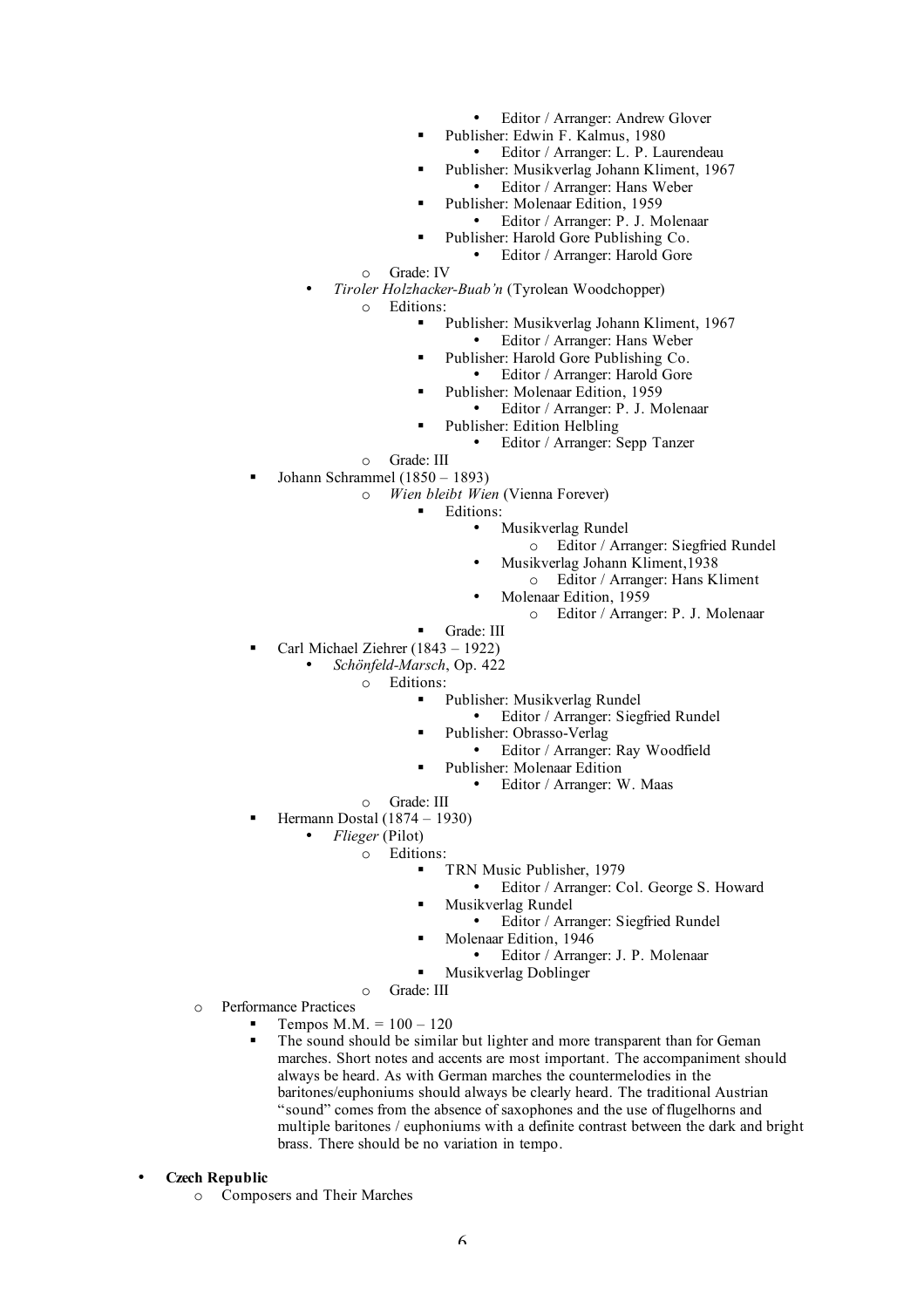- Julius Fučik (1872 1916)
	- *Einzug der Gladiatoren* (Entry of the Gladiators), Op. 68

o Editions:

- Publisher: Masters Music Publicaitons
	- Editor / Arranger: McAlister and Alfred Reed
		- Publisher: Harold Gore Publishing Co.
		- Editor / Arranger: Harold Gore
	- Publisher: Musikverlag Johann Kliment
		- Editor / Arranger: Hans Weber
		- Publisher: Molenaar Edition
			- Editor / Arranger: G. Mol
- o Grade: IV
- *Florentiner – Grande Marcia Italiana*

o Editions:

- Publisher: Wingert-Jones Music
	- Editor / Arranger: John R. Bourgeois
- Publisher: Carl Fischer, 1980
	- Editor / Arranger: Frederick Fennell
	- Publisher: Musikverlag Rundel
	- Editor / Arranger: Siegfried Rundel
- Publisher: Molenaar Edition
	- Editor / Arranger: P. J. Molenaar
	- Publisher: Emil Ruh
		- Editor / Arranger: Würsch
- o Grade: IV
- *Das Siegesschwert* (The Sword of Victory)
	- o Editions:
		- Publisher: Musikverlag Rundel
			- Editor / Arranger: Siegfried Rundel
		- Publisher: Obrasso-Verlag
			- Editor / Arranger: Ray Woodfield
		- Publisher: Musikverlag Johann Kliment
			- Editor / Arranger: G. Fischer
		- o Grade: IV
- *Die Regimentskinder* (The Children of the Regiment)
	- o Editions:
		- Publisher: Wingert-Jones Music
			- Editor: John R. Bourgeois
			- Publisher: Musikverlag Rundel
			- Editor / Arranger: Siegfried Rundel
				- Publisher: Beriato Music
					- Editor / Arranger: Georges Moreau
			- Publisher: Molenaar Edition
				- Editor / Arranger: G. Mol
	- o Grade: III
- Karel Komzák, Jr. (1850 1905)
	- *Erzherzog Albrecht* (Archduke Albert)
		- o Editions:
			- Publisher: Obrasso-Verlag
				- Editor / Arranger: Ray Woodfield
				- Publisher: Musikverlag Johann Kliment, 1963
				- Editor / Arranger: Hans Weber
			- Publisher: Molenaar Edition
				- Editor / Arranger: J. P. Molenaar
		- o Grade: III
		- *84er Regimentsmarsch* (84th Regiment March)

o Editions:

- Publisher: Musikverlag Rundel
	- Editor / Arranger: Siegfried Rundel
- Publisher: Musikverlag Johann Kliment, 1963
	- Editor / Arranger: Hans Weber
- Publisher: Molenaar Edition
	- Editor / Arranger: W. Maas
- o Grade: IV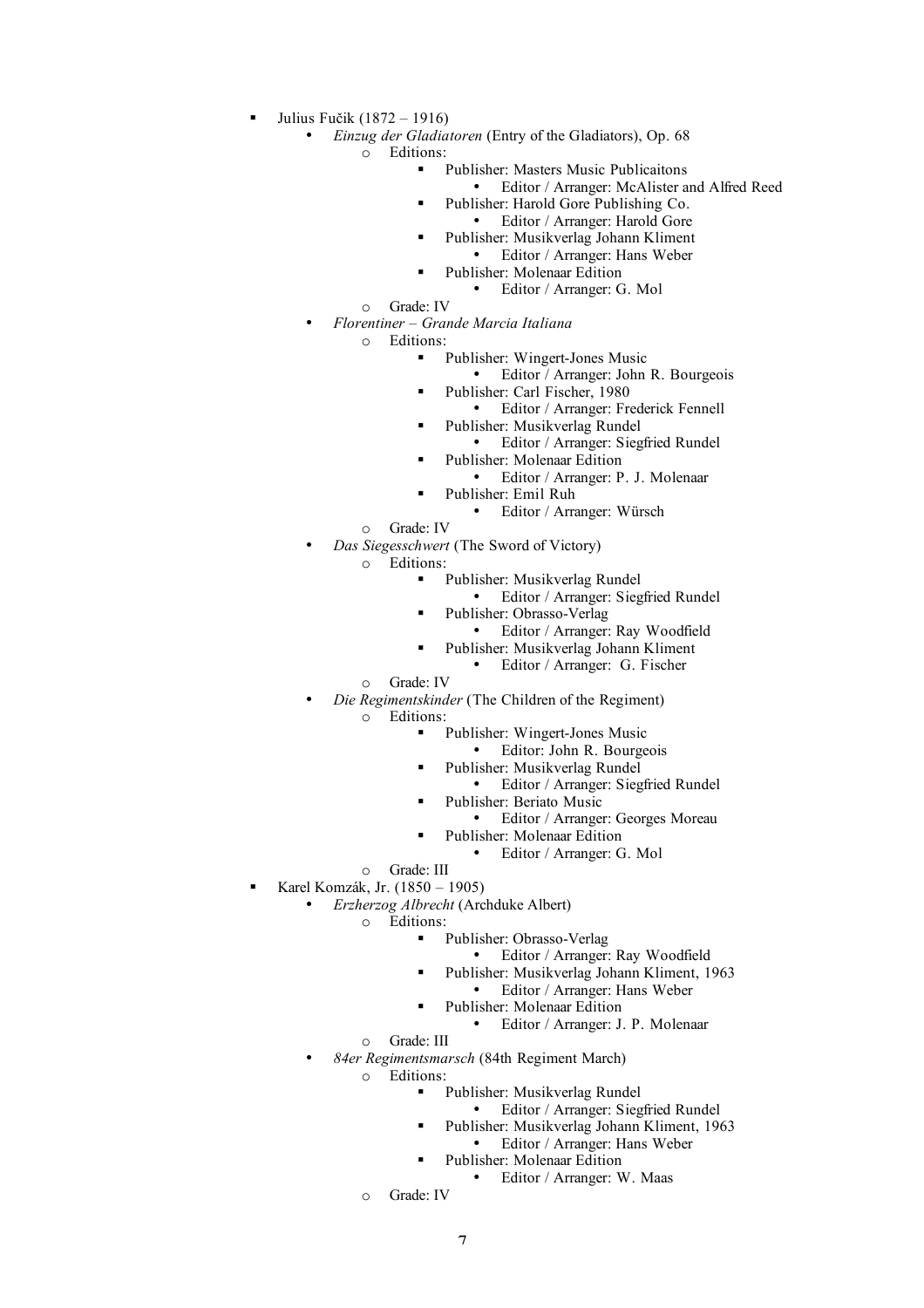- Rudolf Nováček (1860 1929)
	- *Casteldo*
		- o Editions:
			- Publisher: Musikveralg Johann Kliment
				- Editor / Arranger: Hans Kliment
				- Publisher: Musikverlag Rundel
					- Editor / Arranger: Franz Watz
				- Publisher: Boosey & Hawkes
		- o Grade: IV
- František Kmoch (1848 1912)
	- *Koline, Koline*
		- o Publisher: Musikverlag Johann Kliment
		- o Editor / Arranger: Hans Kliment
		- o Grade: III
		- *Muziky, Muziky* (Music, Music)
			- o Publisher: Musikverlag Johann Kliment
			- o Editor / Arranger: Hans Kliment
			- o Grade: III
- o Performance Practices
	- **Tempos M.M.** =  $110 120$
	- Czech marches follow two traditions the German/Austrian and the Czech folk music tradition. The marches for the Austro-Hungarian Empire military bands by composers such as Fučik, Komzák, and Nováček fall into the first category. The marches by Kmoch fall into the second and should be very transparent. The sound should be similar to the Austrian sound. Short notes and accents are most important. The accompaniment should always be heard. As with German marches the countermelodies in the baritones/euphoniums should always be clearly heard. The Czech "sound" comes from the absence of saxophones and the use of flugelhorns and multiple baritones / euphoniums with a definite contrast between the dark and bright brass.

### • **Hungary**

- o Composers and their Marches
	- Josef Gungl (1810 1889)
		- Hungarian March, Op. 1
			- o Publisher: Tuba-Musikverlag
			- o Editor / Arranger: László Marosi
			- o Grade: III
		- *Friedrichsmarsch* (General Grants March), Op. 145
			- o Publisher: J.C. Penny, 1975
			- o Editor / Arranger: Richard F. Goldman
			- o Grade: III
	- Adabert Keler-Béla (1820-1882)
		- *Mazzuchelli-Marsch* (Apollo March), Op. 22
			- o Editions:
				- Southern Music Co.
					- Editor / Arranger: T. C. Rhodes
					- Theodore Presser Co.
						- Editor / Arranger: Erik Leidzen)
		- Grade: III
- o Performance Practices
	- **T**empos:
		- Slow march:  $M.M. = 80 90$
		- Quick march  $MM = 110 120$
	- Basically the same as for Austrian marches
- **Spain**
	- o Types of Marches
		- Marcha Militar Similar to French military marches with drum  $\&$  bugel corps.
		- Processional Marches Used for street processions especially of religous and/or festive nature.
		- Paso doble Actually a two-step dance popular with Spanish bands for concerts and bull fights and considered by the rest of the world to be Spanish marches.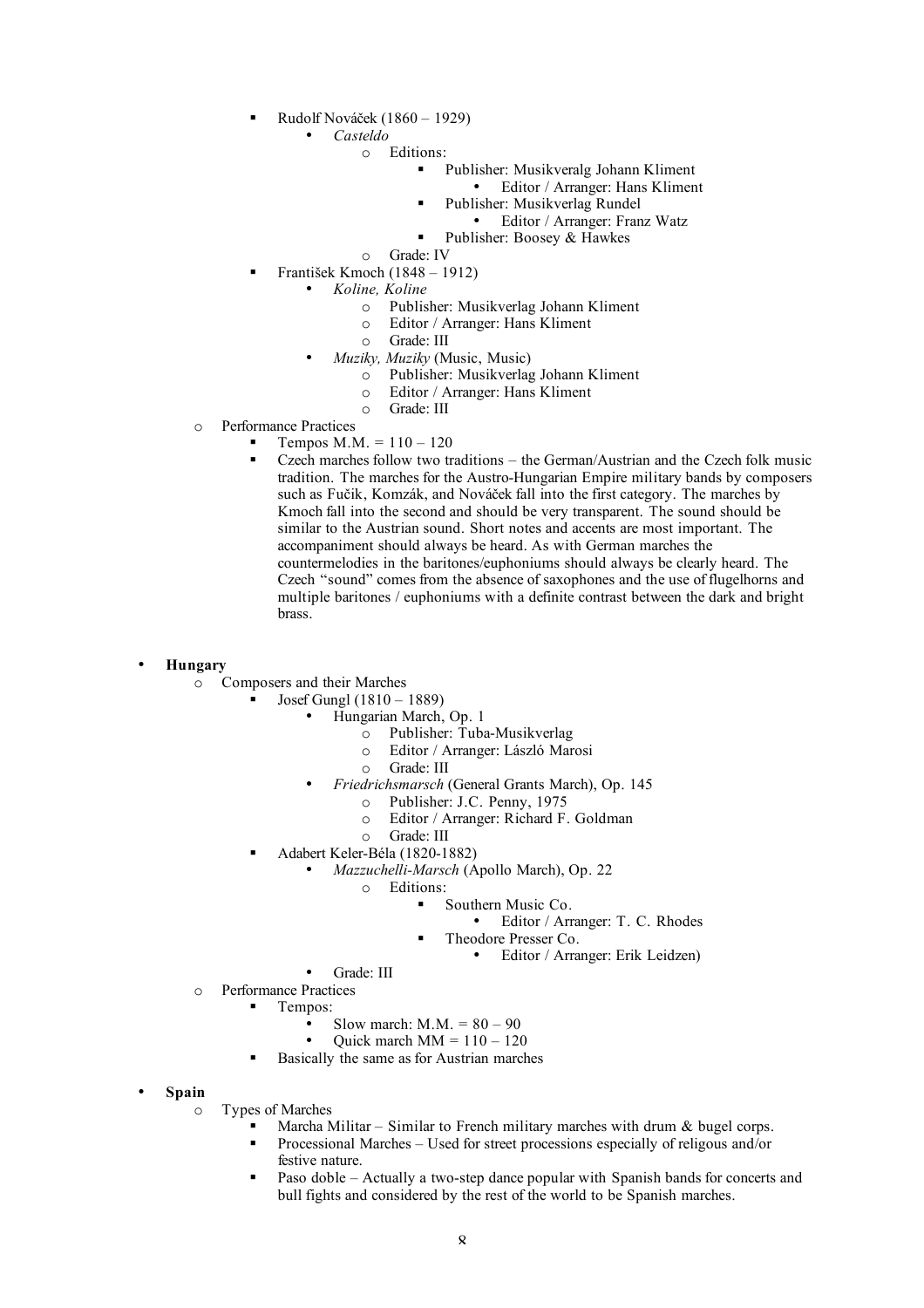- o Composers and their Paso dobles
	- Alfredo Javaloyes (1865 1954)
		- *El Abanico* (The Fan) (Paso doble)
			- o Editions:
				- Publisher: Ludwig Music
					- Editor / Arranger: Frederick Fennell
				- Publisher: Molenaar Edition
				- Editor / Arranger: J. Singerling
				- Publisher: Obrasso-Verlag
			- o Grade: III
	- **Mariano San Miguel (1880 1935)** 
		- *La Oreja de Oro* (The Golden Ear) (Paso doble)
			- o Publisher: Ludwig Music
			- o Editor / Arranger: Frederick Fennell
			- o Grade: III
	- Francisco Alonso (1887 1948)
		- *La Calasera* (Paso doble)
			- o Publisher: TRN Music Publisher
			- o Editor / Arranger: Eugene Badgett
			- o Grade: IV
		- *Viva Grana* (Paso doble)
			- o Publisher: TRN Music Publisher
			- o Editor / Arranger: Charles A. Wiley
			- o Grade IV
	- Santiago Lope (1871 1906)
		- *Valencia* (Paso doble)
			- o Publisher: TRN Music Publisher
			- o Editor / Arranger: Charles A. Wiley
			- o Grade IV
			- *Gallito* (Paso doble)
				- o Editions:
					- Publisher: TRN Music Publisher
						- Editor / Arranger: Roy Weger
					- Publisher: Musikverlag Rundel
						- Editor / Arranger: Siegfried Rundel
					- Publisher: Boosey & Hawkes
					- Publisher: Piles, Editorial de Música
					- Publisher: Molenaar Edition
						- Editor / Arranger: J. Singerling
				- o Grade IV
			- *Gerona* (Paso doble)
				- o Publisher: TRN Music Publisher
				- o Editor / Arranger: Roy Weger
				- o Grade: IV
		- Pascual Marquina (1873 1948)
			- *España Cañi* (Spanish Canines) (Paso doble)
				- o Editions:
					- Publisher: Masters Music Publications
						- Editor / Arranger: Mcalister / Alfred Reed
					- Publisher: TRN Music Publisher
						- Editor / Arranger: Weger
					- Publisher: Harold Gore Publishing Co.
						- Editor / Arranger: Harold Gore
					- Publisher: Piles, Editorial de Música
				- o Grade: IV
		- Jaime Texidor (1885 1957)
			- *Amparito Roca* (Paso doble)
				- o Editions:
					- Publisher: Boosey & Hawkes, 1935
						- Editor / Arranger: Winter
						- Publisher: Harold Gore Publishing Company
							- Editor / Arranger: Harold Gore
					- Publisher: Piles, Editorial de Música
				- o Grade: IV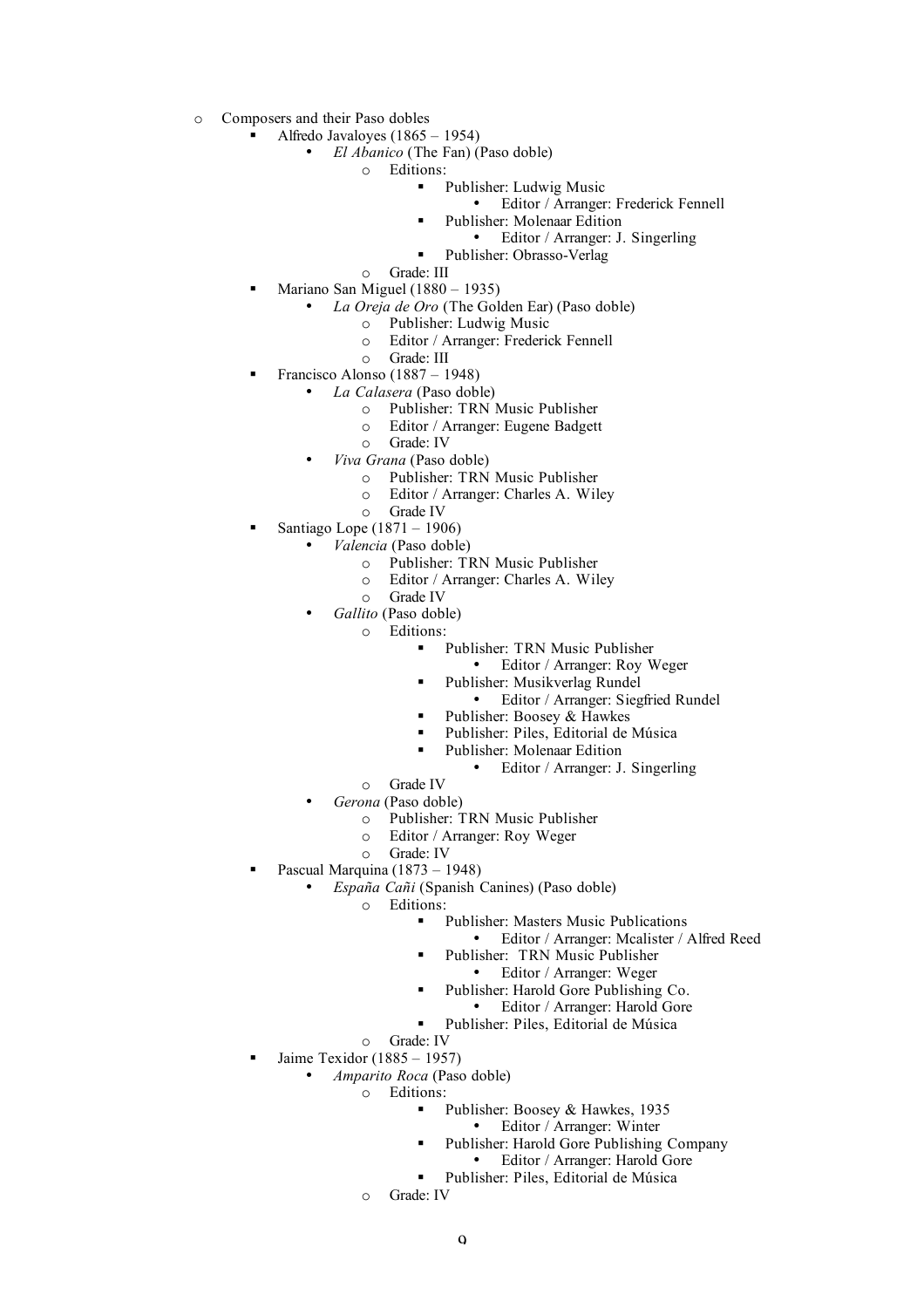- o Performance Practices
	- Tempos:
		- Processional Marches:  $M M = 66$ 
			- Marcha Militar:  $M.M. = 110$
		- Paso dobles:  $M.M. = 96 120$
		- Style:
			- Military marches are performed similar to French Défilé marches.
			- Processional marches or *marcha lenta* are performed stately and never rushed. The woodwinds should be clearly heard and all lines transparent.
			- Paso dobles should be played with a light and crisp sound with a strong contrast between the bright brass and the dark brass and woodwinds. Care should be given to all accents. The traditional Spanish sound comes from the use of flugelhorns and lots of woodwinds. In order to perform Spanish music correctly, great care must be given to the correct performance of ornamentation and the use of rubato. Paso dobles should not be performed as gallops.

#### • **Portugal**

- o Composer and famous March
	- Francisco Marques Neto
		- *O Vitinho*
			- o Publisher: Musikverlag Rundel
			- o Editor / Arranger: Siegfried Rundel
			- o Grade: IV
- o Performance Practices
	- Basically the same as for Spanish marches/paso dobles.
- **Italy**
	- o Types of Marches
		- Symphonic Marches
		- **Military Marches**
	- o Composers and their Marches
		- Amilcare Ponchielli (1834 1886)
			- *Marcia Prince Umberto*, Opus 124
				- o Publisher: Masters Music Publications
				- o Editor / Arranger: Valenti
				- o Grade: IV
			- *Marcia Milano*
				- o Editions:
					- Publisher: Emil Ruh
						- Editor / Arranger: David Whitwell
					- Publisher: LEMA
						- Editor / Arranger: Gunnar Johansson
				- o Grade: IV
		- Edoardo Boccalari (1859 1921)
			- *Il Bersagliere* (Marcia Militare)
				- o Publisher: Edwin F. Kalmus
				- o Editor / Arranger: McAlister
				- o Grade: IV
		- Gaetano Fabiani (1841 1904)
			- *Venezia* (Marcia Militare)
				- o Editions
					- Publisher: Rundel
						- Editor / Arranger: Siegfried Rundel
					- Publisher: Concert Music Publications
					- Editor / Arranger: Gerhard Baumann
				- o Grade: IV
		- Bernardo Sbraccia (1858 1936)
			- *La banda nascente* (Marcia Militare)
				- o Publisher: Niel A. Kjos Music Co.
				- o Editor / Arranger: Frederick Fennell
			- Grade: III
		- Giovanni Orsomando (1895 1989)
			- *Banda Sucre* (Marcia Sinfonica)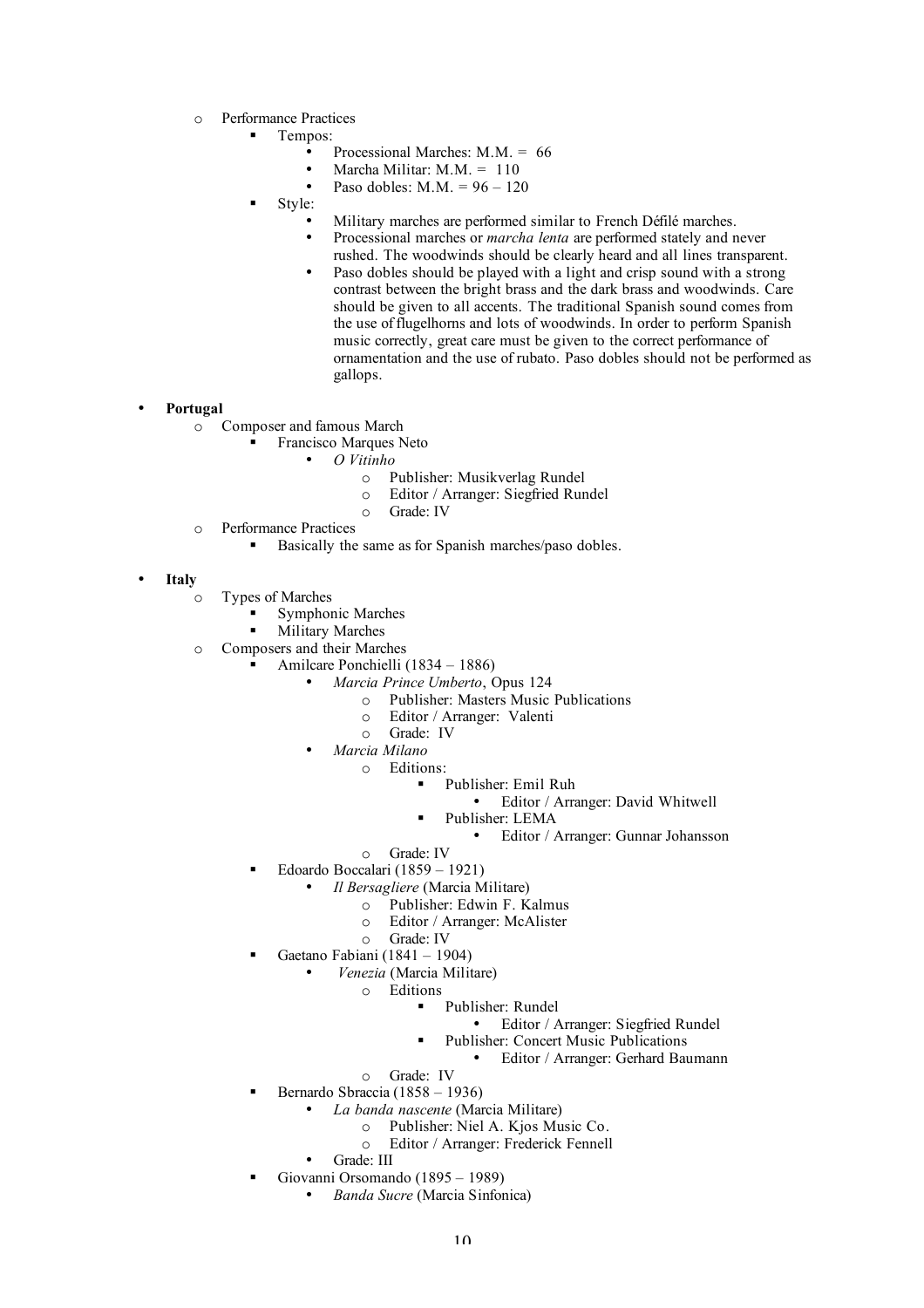- o Publisher: Molenaar Edition
- o Grade: III
- *Olimpica* (Marcia Sinfonica)
	- o Publisher: Molenaar Editon
	- o Grade: III
- *Primavera* (Marcia Sinfonica)
	- o Publisher: Casa Musicale Pucci
	- o Grade: IV
- Davide Delle Cese  $(1856 1938)$ 
	- *Inglesina* (The Little English Girl) (Marcia Sinfonica)
	- Publisher: Wingert-Jones Music
		- o Editor / Arranger: John Bourgeois
		- o Grade: IV
	- Alexander Tanese
		- *Marcia Sinfonica*
			- o Publisher: Southern Music Co., 1982
			- o Êditor / Arranger: Nicholas D. Falcone
			- o Grade: III
- o Performance Practices
	- Tempos:
		- Marcia Militare:  $M.M. = 120 128$
		- Marcia Sinfonica M.M. =  $96 128$
		- Style:
			- Military marches should be played bright and transparent with melodies, countermelodies and accompaniment clearly heard. All notes that are not tied should be separated and all accents carefully observed. The spacing of the notes in the bass line and the horns is most important. There should be a sense of gaitey and urgency without any rushing of the tempo. The clarinets should be clearly heard. There should be no variation in tempo.
			- Symphonic marches may be played with a great deal of liberty as to tempo and rubato. Although a symphonic sound is appropriate, the notes should be separated and all accents carefully observed. Woodwind colors, especially the clarinets, should be clearly heard.

## • **The Netherlands**

- o Composer and famous Marches
	- Johan Wichers (1887 1956)
		- *Mars der Medici* (March of the Doctors)
			- o Publisher: Molenaar Edition, 1953
			- o Grade: III
		- *Marathon*
			- o Publisher: Molenaar Edition, 1975
			- o Grade: III
- o Performance Practices
	- **Tempos:**  $M.M. = 110 120$
	- Dutch marches are played with a combination of British and German styles. Bass lines should be clearly heard and bass solos heavy and well accented. The general sound should be crisp and transparent with melodies, countermelodies and accompaniment clearly heard. All notes that are not tied should be separated and all accents carefully observed. There should be no variation in tempo.
- **Norway**
	- o Composers and their Marches
		- **Johan Halvorsen** (1864 1935)
			- *Bojarenes Indtogsmarsch*, Op. 17 (Entry of the Boyares)
				- o Publisher: Ludwig Music Publishing Company
				- o Editor / Arranger: Frederick Fennell
				- o Grade: III
			- *Hilsen til Norges kongepar* (Salutation to Norway's Royal Couple)
				- o Publisher: Norsk Noteservice
				- o Editor / Arranger: Jan Erikson
				- o Grade: IV
		- Johannes Hanssen (1874 1967)
			- *Valdres*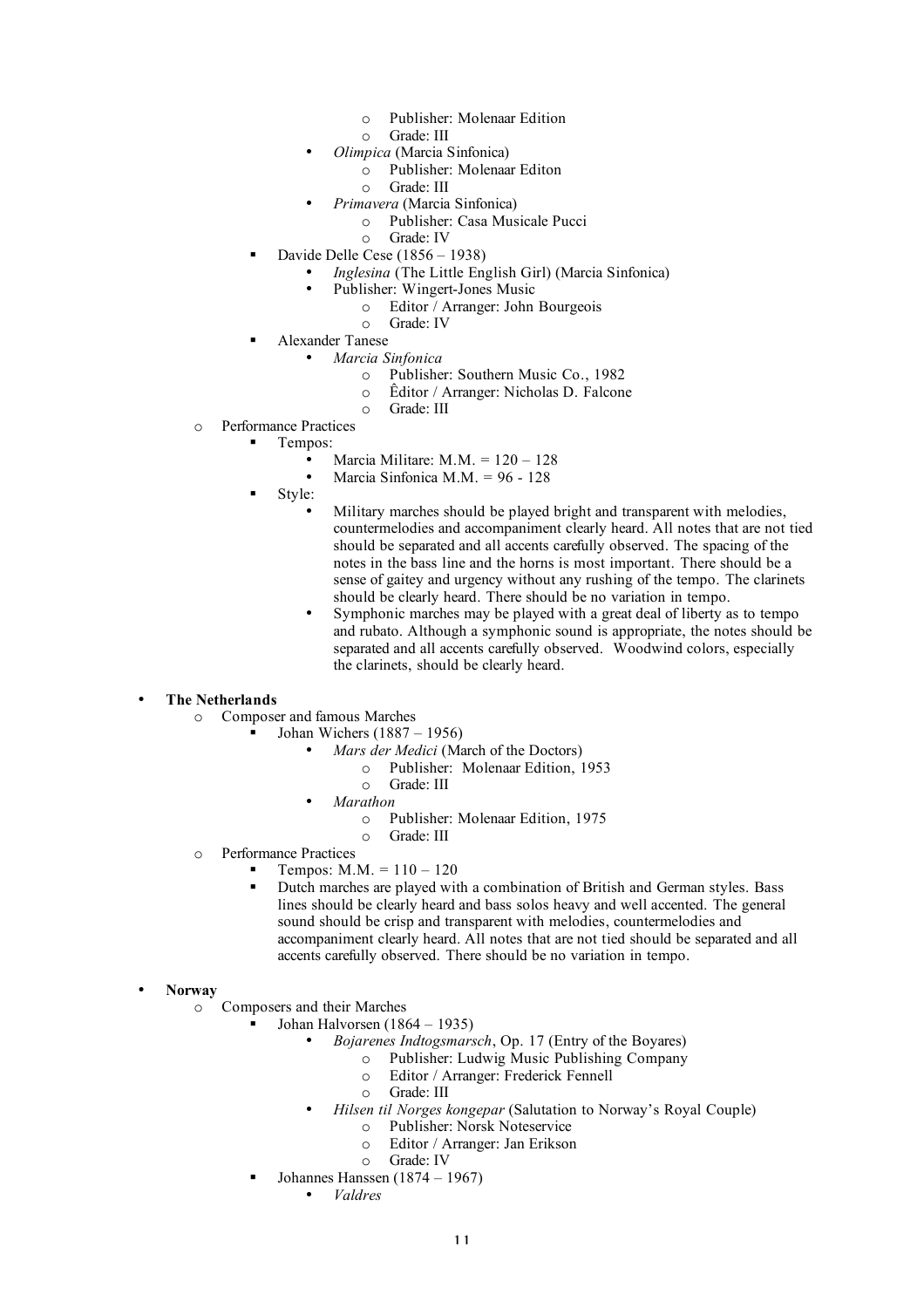- o Editions
	- Publisher: Boosey & Hawkes, 1963
		- Editor / Arranger: Glenn Cliff Bainum
		- Publisher: C. L. Barnhouse
		- Editor / Arranger: Loras Schissel
- o Grade: IV
- *Sam Sadera*
	- o Publisher: Warner/Chappel Music Norway, 1996
	- o Editor / Arranger: B. M. Kjaenes
	- o Grade: III
- Oscar Borg (1851 1930)
	- *Bellmans Marsch*
		- o Publisher: Norsk Noteservice
		- o Editor / Arranger: Birger Jarl
		- o Grade: IV
		- *Generalstabens Honnörsmarsj* (The General Staff Honor March)
			- o Publisher: Norsk Musikforlag
			- o Editor / Arranger: Hermansen
			- o Grade: IV
	- *Kronprins Olav's Honnörmarsj* (Crown Prince Olaf's Honor March)
		- o Publisher: Norsk Musikforlag
		- o Editor / Arranger: Mellemberg
		- o Grade: III
- o Performance Practices
	- Tempos:  $M.M. = 110 120$
	- Played with basically the same style as British marches
- **Sweden**
	- o Composers and their Marches
		- Per Berg (1897 1957)
			- *Arme och Marin* (Army and Navy)
				- o Publisher: LEMA, 1986
					- o Grade: IV
			- *Överste Cavalli* (Colonel Cavalli)
				- o Publisher: LEMA, 1986
				- o Grade: III
			- Sam Rydberg (1885 1956)
				- *På Vakt* (On Guard)
					- o Publisher: Nordiska Musikförlaget, 1945
					- o Grade: IV
				- *I Beredskap* (On Alert)
					- o Publisher: Norsk Noteservice
					- o Editor / Arranger: Birger Jarl
					- o Grade: IV
			- Ivar Widner (1891 1973)
				- *Vår flotte* (Our Navy)
					- o Publisher: Nordiska Musikförlaget
				- o Grade: IV
					- *Svensk Signalmarsch Nr. 1* (Swedish Signal March No. 1)
						- o Publisher: Nordiska Musikförlaget
						- o Grade: IV
			- Viktor Widqvist  $(1881 1952)$ 
				- *Under blågul fana* (Under the Blue and Gold Flag)
					- o Publisher: Nordiska Musikförlaget, 1924 o Grade: IV
				- *Mälardrottningen* (The Queen of Lake Maelaren)
					- o Publisher: Nordiska Musikförlaget, 1950 o Grade: IV
	- o Preformance Practices
		- Tempos: M.M. = 110 120
			- Played with a combination of British and German styles
- **Switzerland**
	- o Types of Marches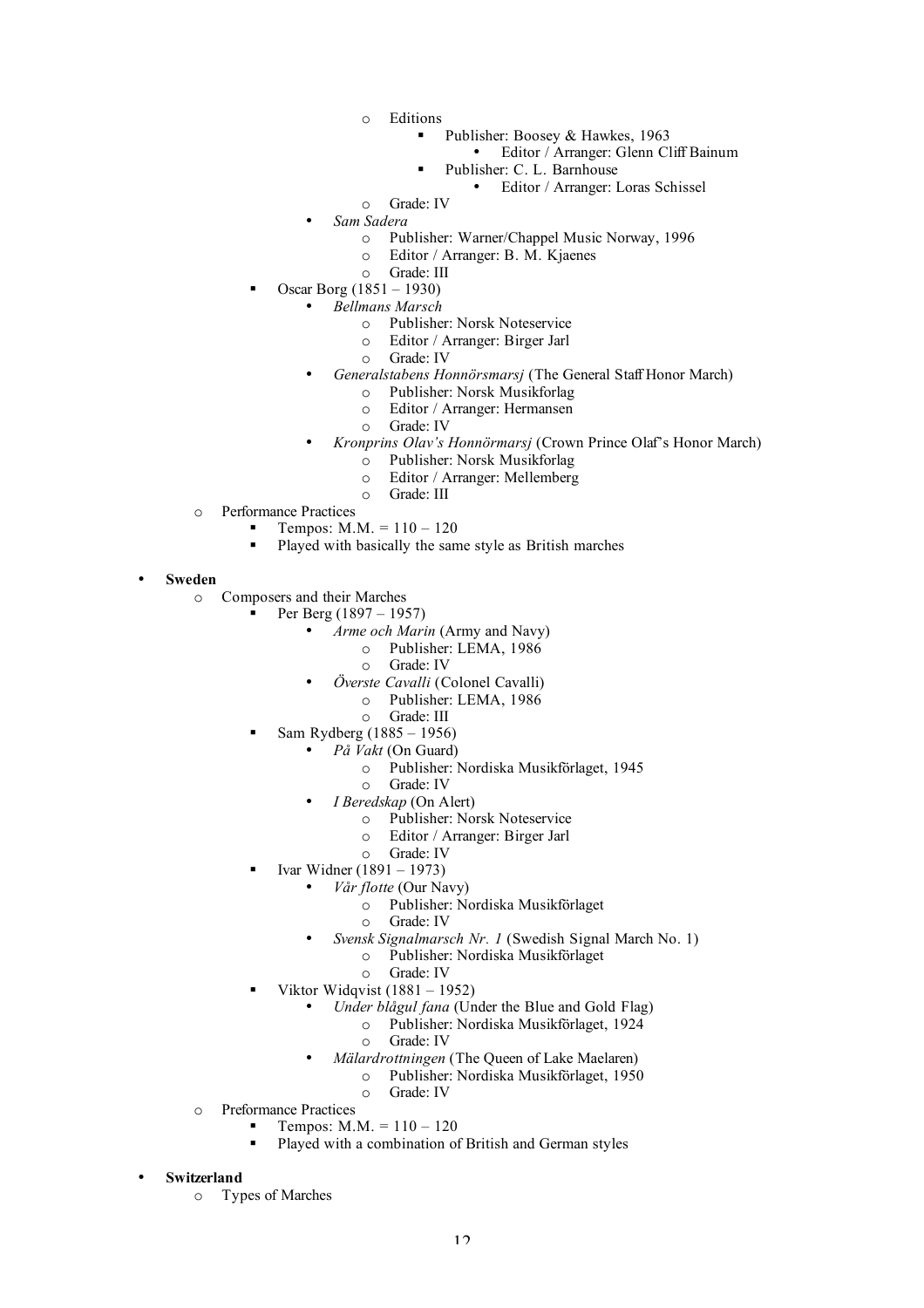- Just as the country itself has French, German and Italian regions, Swiss marches usually follow one of these traditions. In some cases, as in some of Gian Battista Mantegazzi's marches, the styles are mixed.
- o Composers and their Marches
	- Stephan Jaeggi (1903 1957)
		- *General Guisan Marsch*
			- o Editions:
				- **Publisher: Euphonia Verlag, 1939**<br>Publisher: Blasmusik Haag
					- Publisher: Blasmusik Haag
			- o Grade: IV
			- *Junge Welt* (Young World)
				- o Publisher: Obrasso-Verlag
				- o Editor / Arranger: Ray Woodfield
				- o Grade: III
		- Ernst Lüthold (1904 1966)
			- *Aufwärts!* (Onward!)
				- o Editions:
					- Publisher: Emil Ruh, 1927
					- Publisher: Ludwig Music
						- Editor / Arranger: Paul Whear
				- o Grade: IV
	- Gian Battista Mantegazzi (1889 1958)
		- *Bellinzona*
			- o Publisher: Emil Ruh
				- Editor / Arranger: Kurmann
			- o Grade: IV
			- *Munot*
				- o Publisher: TRN Music Publisher
				- o Editor / Arranger: Hollin
				- o Grade: III
			- *Gandria*
				- o Editions:
					- Publisher: Emil Ruh<br>Publisher: Molenear
					- Publisher: Molenaar Edition
				- o Grade: IV
- o Performance practices:
	- **Tempos:**  $M.M. = 110 120$
	- Styles vary according to whether the marches are in the German, French or Italian traditions. However, bass lines should not be too heavy, accompanying harmonies should be played lightly but always heard, and the melodies and countermelodies should be lyrically played.

#### • **Russia**

- o Composers and their Marches
	- Sergei Prokofiev (1891 1953)
		- *March*, Opus 99
			- o Publisher: MCA Music, 1946
			- o Editor / Arranger: Paul Yoder
			- o Grade: V
		- *March of the Spartakiade*, Opus 69 No. 1
			- o Publisher: Masters Music Publications
			- o Editor / Arranger: Carl Simpson
			- o Grade: IV
		- *Lyric March*, Opus 69 No. 2
			- o Publisher: Masters Music Publications
			- o Editor / Arranger: Carl Simpson
			- o Grade: III
		- *Marching Song*, Opus 69 No. 3
			- o Publisher: Masters Music Publications
			- o Editor / Arranger: Carl Simpson
			- o Grade: III
	- Karen Khachaturian (\*1920)
		- *Concert March in C Major*
			- o Publisher: Concert Music Publications, 1994